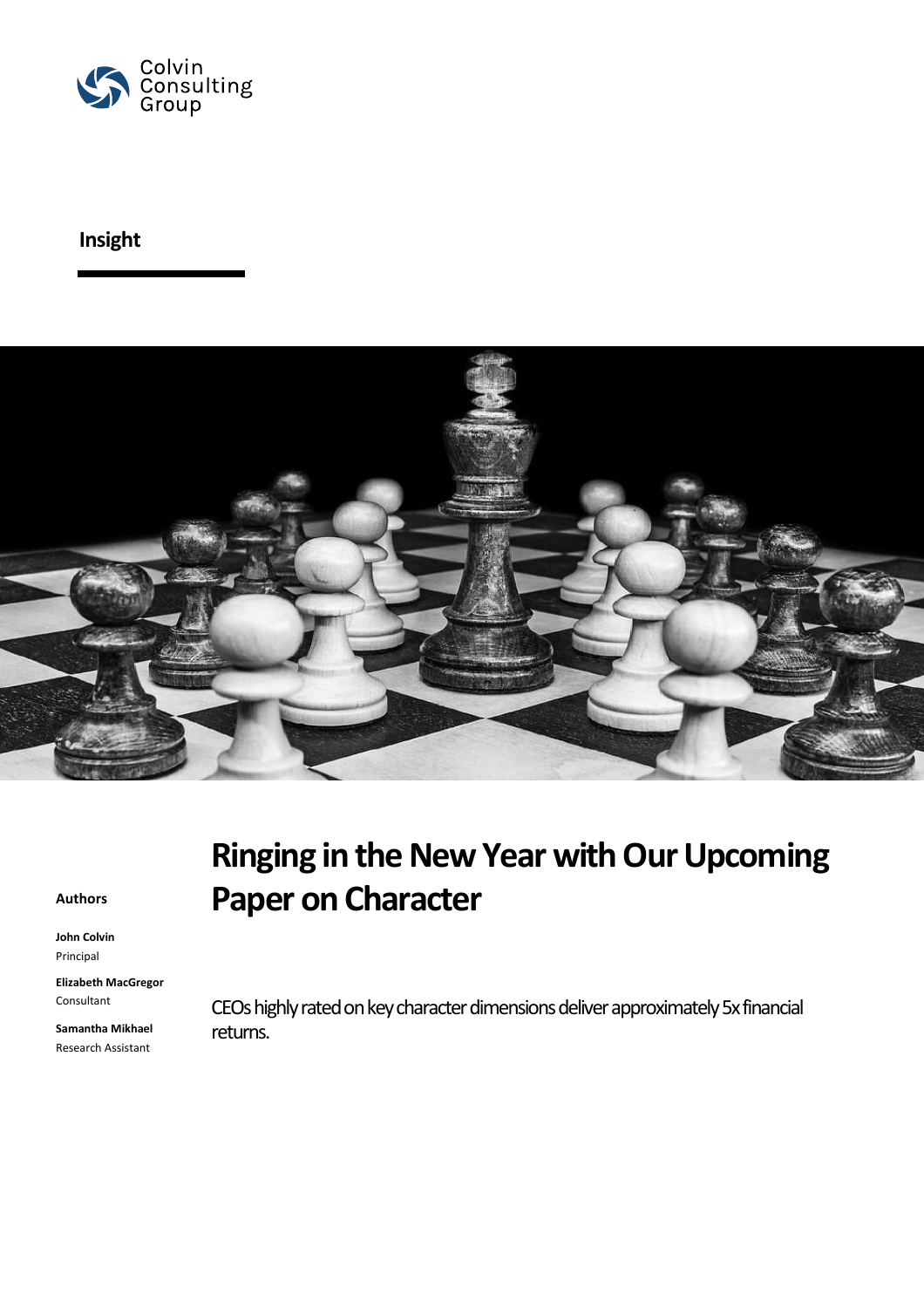#### Introduction

The selection of leaders for their character is fundamental for building good culture, strong boards and successful purpose-driven organisations. In this paper, we introduce our upcoming thought piece on leader character, with a brief overview of the main insights derived from extensive research from secondary sources.

#### An Overview on Leader Character

The lessons in recent years are that boards need to have much more focus on the character and values of the key people in the business.

In our upcoming thought paper, we appraise Character as the cornerstone for shaping the culture of an organisation, and, specifically, Leader Character as pivotal for organisational success.

It follows that the character of all key roles in the business ought to be more fully explored and of high priority to sustain an appropriate culture. However, addressing character can often be a challenging task, given the lack of clarity surrounding the term within the business community<sup>1</sup>.

For this reason, Professor Gerard Seijts and Colleagues at Ivey Business School in Ontario have developed a character-based framework to facilitate practice-focused vocabulary needed to address character in organisations<sup>2</sup>.

The framework identifies 11 key dimensions: Transcendence, Drive, Collaboration, Humanity, Humility, Integrity, Temperance, Justice, Accountability, Courage and Judgment.**<sup>3</sup>**

All dimensions are important to execute effective decisions in various situations. If one dimension is undermined, leadership effectiveness can be hindered.<sup>4</sup>

Today, in order for organisations to succeed, it is imperative that critical character-based behaviours are identified, especially those which align with a company's core values, and that these are clearly stated as guiding principles for employees.

In short, based on the latest academic research, we have found:

- Leader Character is pivotal for organisational success<sup>5</sup>
- Organisations with leaders who are well-rounded in three critical dimensions Character, Competency and Commitment – are better poised for long-term success<sup>6</sup>
- When Character is overlooked, there are detrimental consequences with considerable associated costs such as reputational, performance and damage to relationships with stakeholders. For example, a bad hire can cost two-to-three times their salary<sup>7</sup>

 $\overline{a}$ 

<sup>&</sup>lt;sup>1</sup> Seijts, G., Crossan, M., & Carleton, E. (2017). Embedding leader character into HR practices to achieve sustained excellence. *Organizational Dynamics*, *46*(1), 30-39; Seijts, G., Byrne, A., Crossan, M., & Gandz, J. (2018). Leader character in board governance. *Journal Of Management And Governance*.; and Difference Between Personality and Character – Key Differences, from<https://keydifferences.com/difference-between-personality-and-character.html>

<sup>2</sup> Seijts, G., Gandz, J., Crossan, M., & Reno, M. (2015). Character matters: Character dimensions' impact on leader performance and outcomes. *Organizational Dynamics*, *44*(1), 65-74.

<sup>3</sup> Ibid.

<sup>4</sup> Ibid.

<sup>&</sup>lt;sup>5</sup> Seijts, G., Crossan, M., & Carleton, E, op. cit.

<sup>&</sup>lt;sup>6</sup> Seijts, G., Gandz, J., Crossan, M., & Reno, M, op. cit.

<sup>&</sup>lt;sup>7</sup> The Real Cost of a Bad Hire, from <u>https://newtonsoftware.com/blog/2016/07/06/the-real-cost-of-a-bad-hire/</u>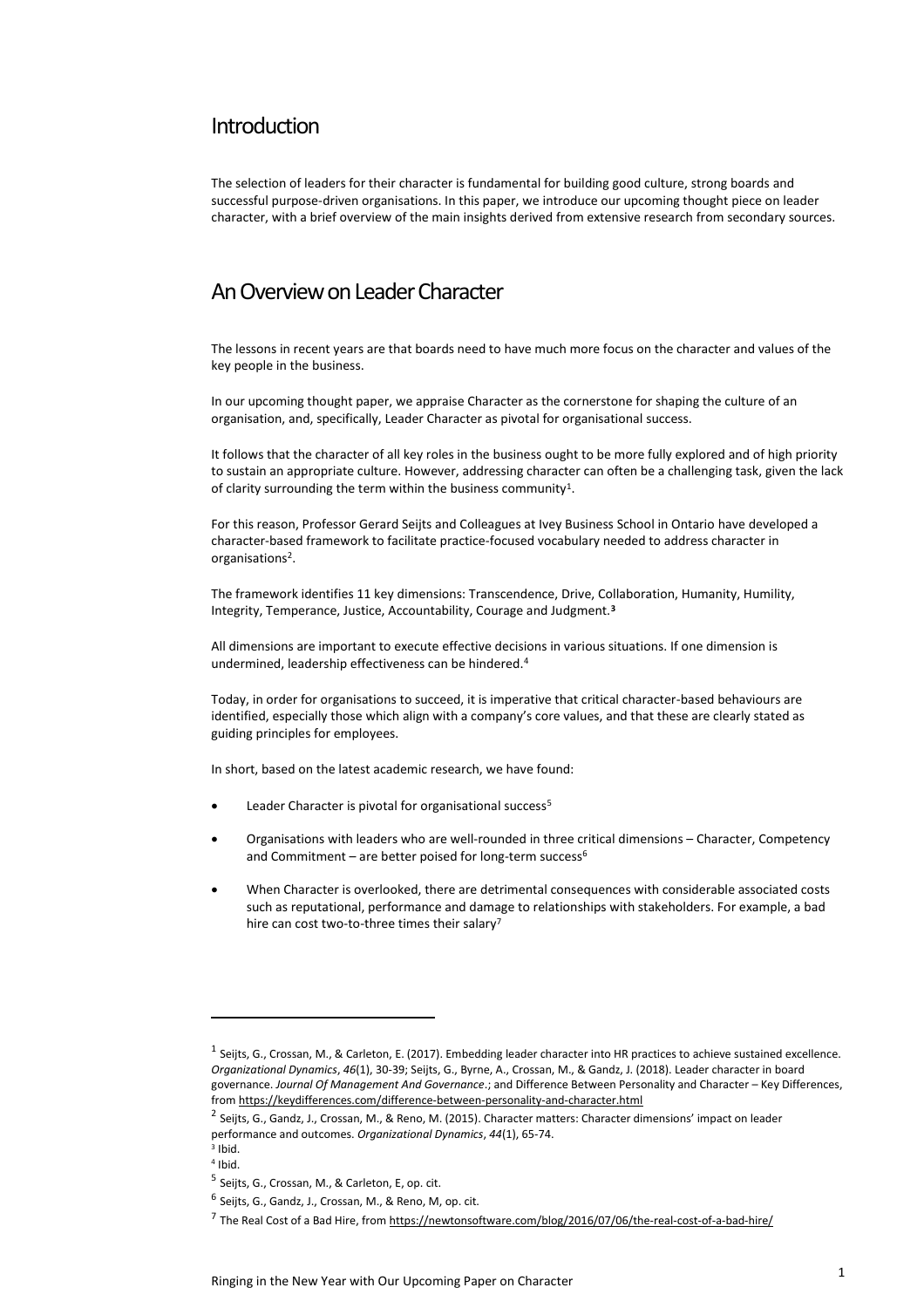- Character can be defined: Character differs from personality, as it (1) is based on learned behaviour, (2) specifies strengths and weakness, and therefore can be changeable and developed based upon environmental experiences<sup>8</sup>
- When measuring the Return on Character, an average return on assets (ROA) of 9.35 per cent was evident for CEOs rated highly on character-related dimensions compared to a ROA of 1.93 per cent for CEOs who rate low on these dimensions of character<sup>9</sup>
- Organisations should be positively reinforcing and strengthening key character-associated behaviours and embedding these reinforcers in reward regulations. In other words, the behaviours which produce high rewards in the workplace ought to be behaviours which are reflective of the core organisational values
- Character should be explicitly brought to the forefront of governance decisions, and boards should consider:<sup>10</sup>
	- o Defining the key character-associated behaviours that are aligned with the company's values and purpose
	- o Focus on character should be reflected in HR processes, especially reward regulations. That is, the assessment and development of leader character should be implemented and this in turn would provide an index for accountability when considering character in leadership roles
	- o Senior leaders should serve as role models for appropriate character-based behaviours and be held accountable
	- $\circ$  Opportunities should be given, and clear communication provided, for leaders to embrace their strengths whilst continually building upon their weaknesses, to encourage character development.

#### Last Words

Results do matter – but so does character – and it is the character of senior leadership which upholds a workforce culture, maintains an effective reputation, and works towards success in the long-term.

We look forward to sharing with you our finalised Leader Character thought paper in the upcoming months.

 $\overline{a}$ 

<sup>&</sup>lt;sup>8</sup> Seijts, G., Crossan, M., & Carleton, E, op. cit.

<sup>&</sup>lt;sup>9</sup> Findings reported in this thought piece, were obtained from an article from Harvard Business Review on Measuring the Return on Character, however, it is worth noting that the article was influenced by the findings from "Return on Character: The Real Reason Leaders and Their Companies Win by Fred Kiel (2015).

<sup>10</sup> Seijts, G., Crossan, M., & Carleton, E. (2017). Embedding leader character into HR practices to achieve sustained excellence. *Organizational Dynamics*, *46*(1), 30-39; Seijts, G., Byrne, A., Crossan, M., & Gandz, J. (2018). Leader character in board governance. *Journal of Management and Governance*; Seijts, G., Gandz, J., Crossan, M., & Reno, M. (2015). Character matters: Character dimensions' impact on leader performance and outcomes. *Organizational Dynamics*, *44*(1), 65-74.